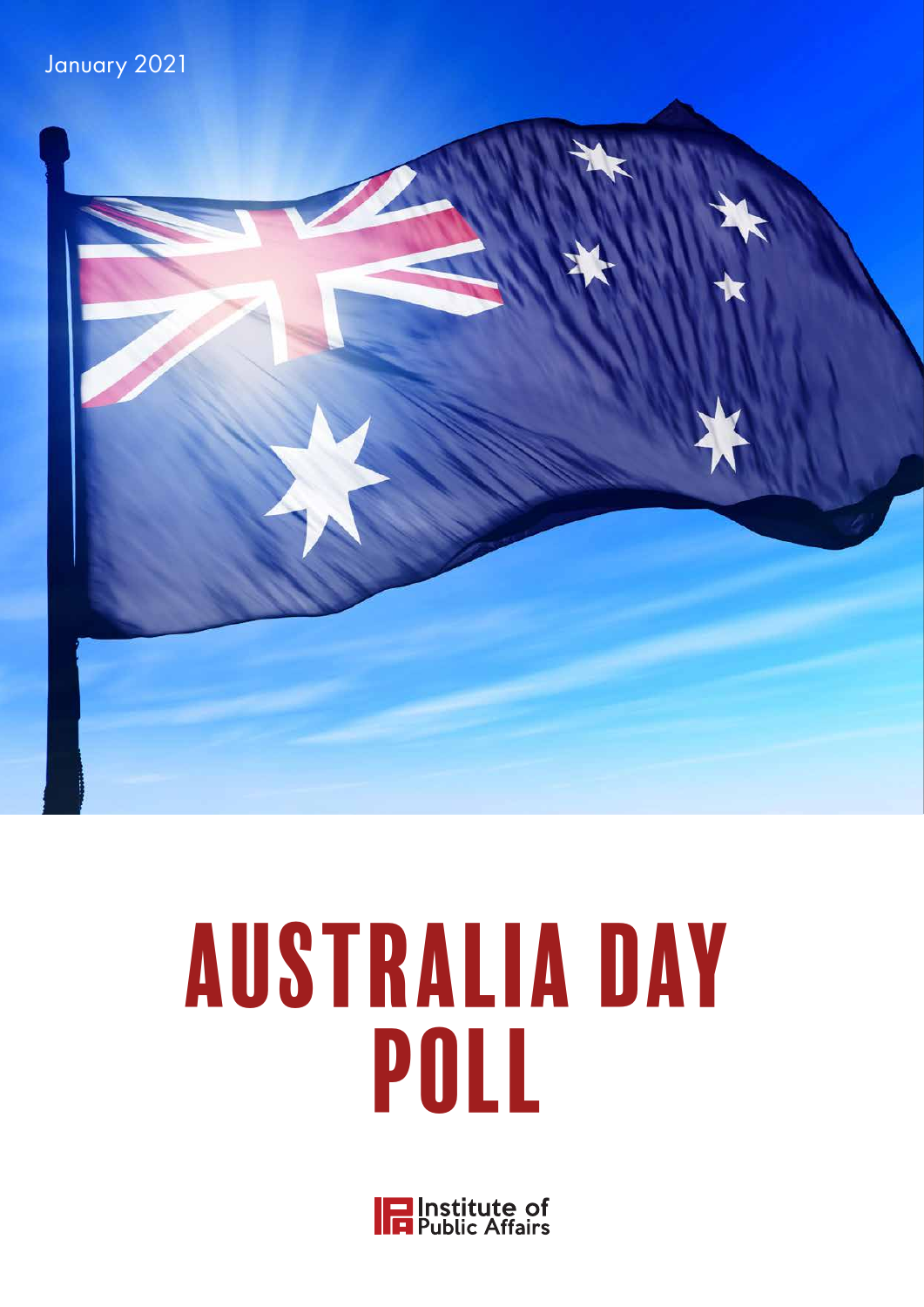# Australia Day Poll

This poll of 1,038 Australians was commissioned by the Institute of Public Affairs. Data for this poll was collected by marketing research firm Dynata between 11-13 December 2020.

Summary

| Column %                                                              | I am proud<br>to be an<br>Australian | Australia has<br>a history to be<br>proud of | Australia Day<br>should be<br>celebrated on<br>26 January | Australia Day<br>is an authentic<br>way for<br>Indigenous and<br>non-Indigenous<br>Australians to<br>celebrate being<br>Australian | Australia Day<br>should be an<br>opportunity<br>to respect the<br>contribution that<br>everyone has,<br>and can, make<br>to Australia |
|-----------------------------------------------------------------------|--------------------------------------|----------------------------------------------|-----------------------------------------------------------|------------------------------------------------------------------------------------------------------------------------------------|---------------------------------------------------------------------------------------------------------------------------------------|
| Strongly agree                                                        | 59%                                  | 45%                                          | 50%                                                       | 46%                                                                                                                                | 57%                                                                                                                                   |
| Somewhat<br>agree                                                     | 23%                                  | 28%                                          | 19%                                                       | 26%                                                                                                                                | 29%                                                                                                                                   |
| Neither agree<br>or disagree                                          | 14%                                  | 16%                                          | 20%                                                       | 16%                                                                                                                                | 11%                                                                                                                                   |
| Somewhat<br>disagree                                                  | 3%                                   | 8%                                           | 5%                                                        | 6%                                                                                                                                 | 1%                                                                                                                                    |
| Strongly<br>disagree                                                  | 2%                                   | 3%                                           | 5%                                                        | 6%                                                                                                                                 | 2%                                                                                                                                    |
| Top Net<br>(Strongly agree<br>/ Somewhat<br>agree)                    | 82%                                  | 73%                                          | 69%                                                       | 72%                                                                                                                                | 86%                                                                                                                                   |
| <b>Bottom Net</b><br>(Somewhat<br>disagree<br>/ Strongly<br>disagree) | 5%                                   | 11%                                          | 11%                                                       | 12%                                                                                                                                | 3%                                                                                                                                    |
| <b>NET</b>                                                            | 100%                                 | 100%                                         | 100%                                                      | 100%                                                                                                                               | 100%                                                                                                                                  |
|                                                                       | 1038                                 | 1038                                         | 1038                                                      | 1038                                                                                                                               | 1038                                                                                                                                  |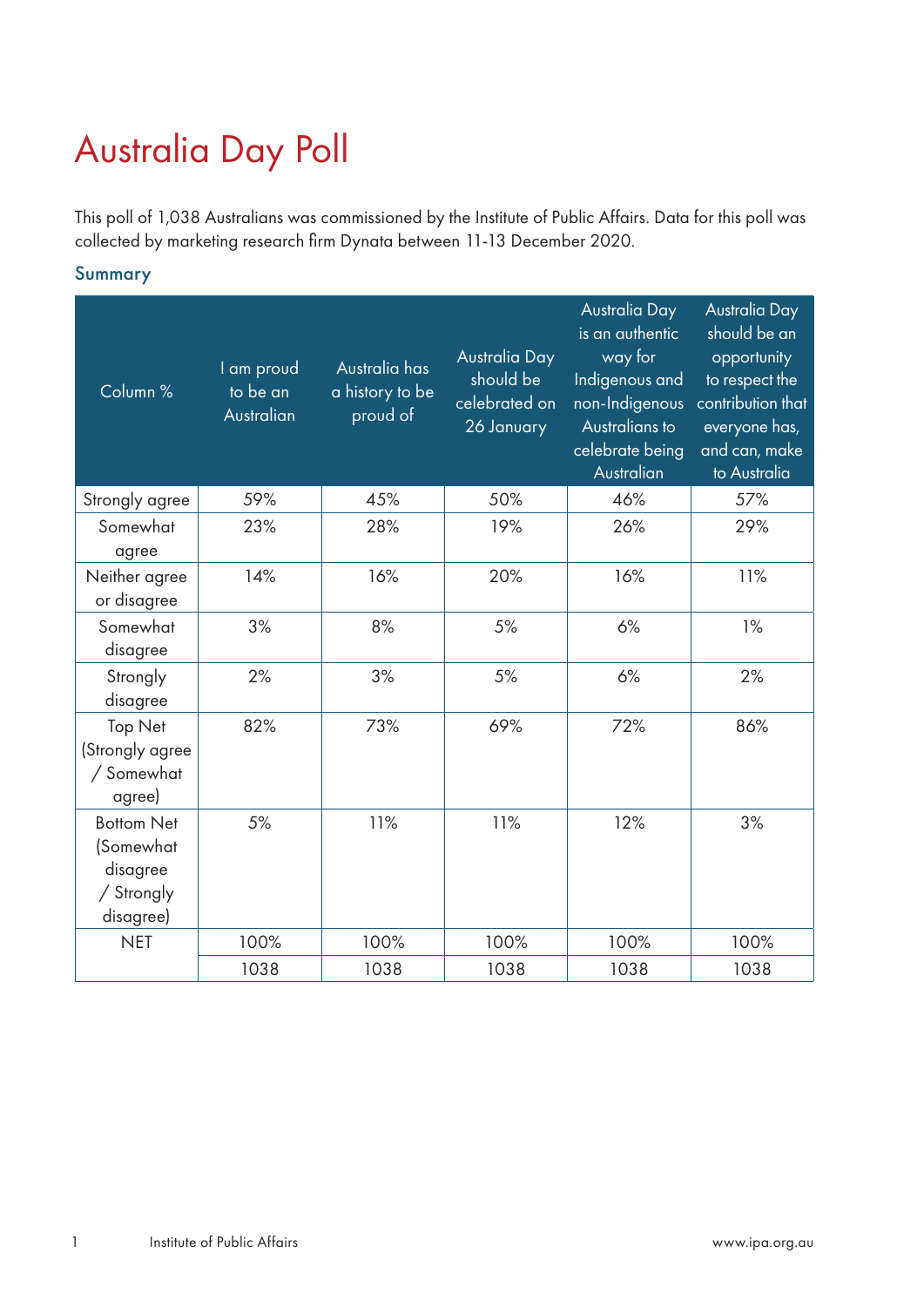|                                                                 | <b>AGE GROUPS</b> |       |       |       |       |
|-----------------------------------------------------------------|-------------------|-------|-------|-------|-------|
| Column %                                                        | 18-29             | 30-39 | 40-49 | 50-59 | $60+$ |
| Strongly agree                                                  | 18%               | 33%   | 49%   | 48%   | 63%   |
| Somewhat agree                                                  | 28%               | 24%   | 21%   | 19%   | 15%   |
| Neither agree or disagree                                       | 36%               | 32%   | 20%   | 22%   | 13%   |
| Somewhat disagree                                               | 6%                | 6%    | 6%    | 4%    | 5%    |
| Strongly disagree                                               | 13%               | 5%    | 3%    | 6%    | 4%    |
| Top Net (Strongly agree /<br>Somewhat agree)                    | 46%               | 57%   | 71%   | 68%   | 78%   |
| <b>Bottom Net (Somewhat</b><br>disagree / Strongly<br>disagree) | 18%               | 11%   | 10%   | 11%   | 9%    |
| <b>NET</b>                                                      | 100%              | 100%  | 100%  | 100%  | 100%  |

# Australia Day should be celebrated on 26 January

# Australia Day should be celebrated on 26 January chart

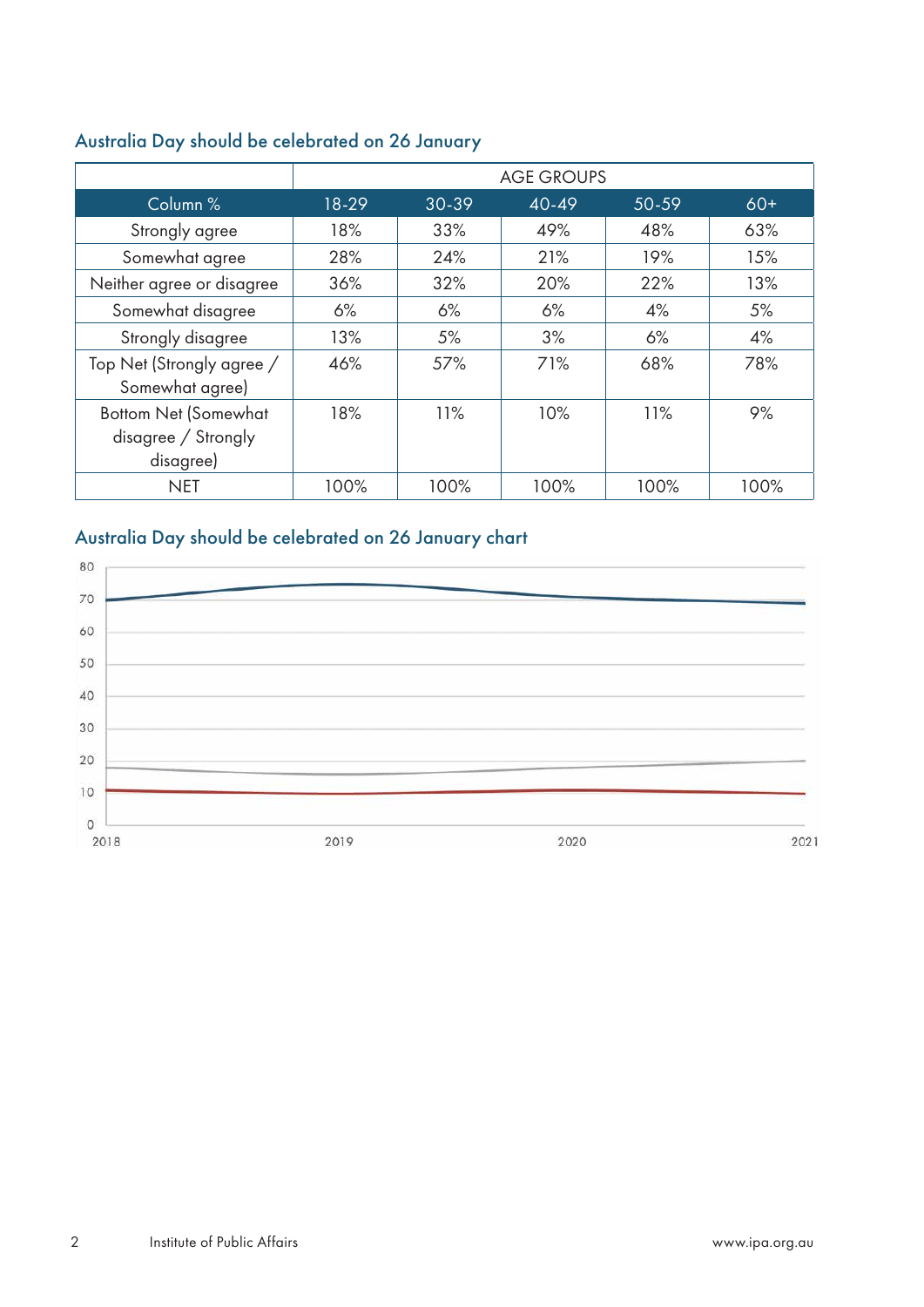# I am proud to be an Australian

|                                                                 | <b>AGE GROUPS</b> |       |           |       |       |
|-----------------------------------------------------------------|-------------------|-------|-----------|-------|-------|
| Column %                                                        | 18-29             | 30-39 | $40 - 49$ | 50-59 | $60+$ |
| Strongly agree                                                  | 31%               | 42%   | 48%       | 62%   | 74%   |
| Somewhat agree                                                  | 28%               | 34%   | 26%       | 23%   | 17%   |
| Neither agree or disagree                                       | 31%               | 17%   | 20%       | 11%   | 8%    |
| Somewhat disagree                                               | 8%                | 3%    | 4%        | 3%    | $1\%$ |
| Strongly disagree                                               | 2%                | 3%    | 2%        | 3%    | 1%    |
| Top Net (Strongly agree /<br>Somewhat agree)                    | 59%               | 76%   | 74%       | 84%   | 91%   |
| <b>Bottom Net (Somewhat</b><br>disagree / Strongly<br>disagree) | 10%               | 7%    | 6%        | 5%    | 2%    |
| <b>NET</b>                                                      | 100%              | 100%  | 100%      | 100%  | 100%  |

# I am proud to be an Australian chart

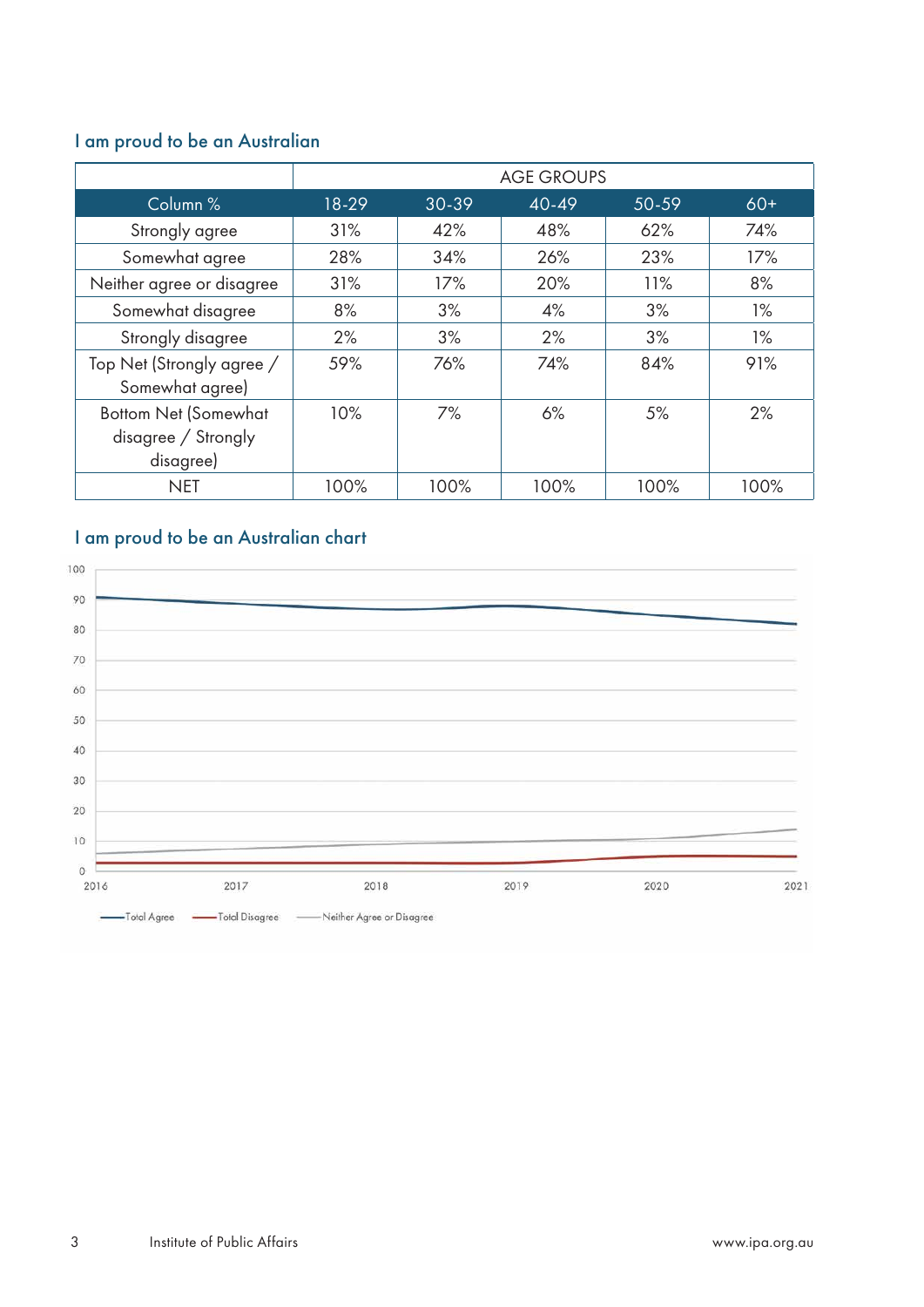# Australia has a history to be proud of

|                                                                 | <b>AGE GROUPS</b> |       |           |       |       |
|-----------------------------------------------------------------|-------------------|-------|-----------|-------|-------|
| Column %                                                        | 18-29             | 30-39 | $40 - 49$ | 50-59 | $60+$ |
| Strongly agree                                                  | 24%               | 33%   | 43%       | 41%   | 57%   |
| Somewhat agree                                                  | 21%               | 34%   | 29%       | 31%   | 26%   |
| Neither agree or disagree                                       | 25%               | 21%   | 17%       | 18%   | 10%   |
| Somewhat disagree                                               | 18%               | 9%    | 7%        | 7%    | 6%    |
| Strongly disagree                                               | 11%               | 3%    | 4%        | 4%    | 1%    |
| Top Net (Strongly agree /<br>Somewhat agree)                    | 45%               | 67%   | 72%       | 71%   | 83%   |
| <b>Bottom Net (Somewhat</b><br>disagree / Strongly<br>disagree) | 30%               | 13%   | 11%       | 11%   | 7%    |
| <b>NET</b>                                                      | 100%              | 100%  | 100%      | 100%  | 100%  |

# Australia has a history to be proud of chart